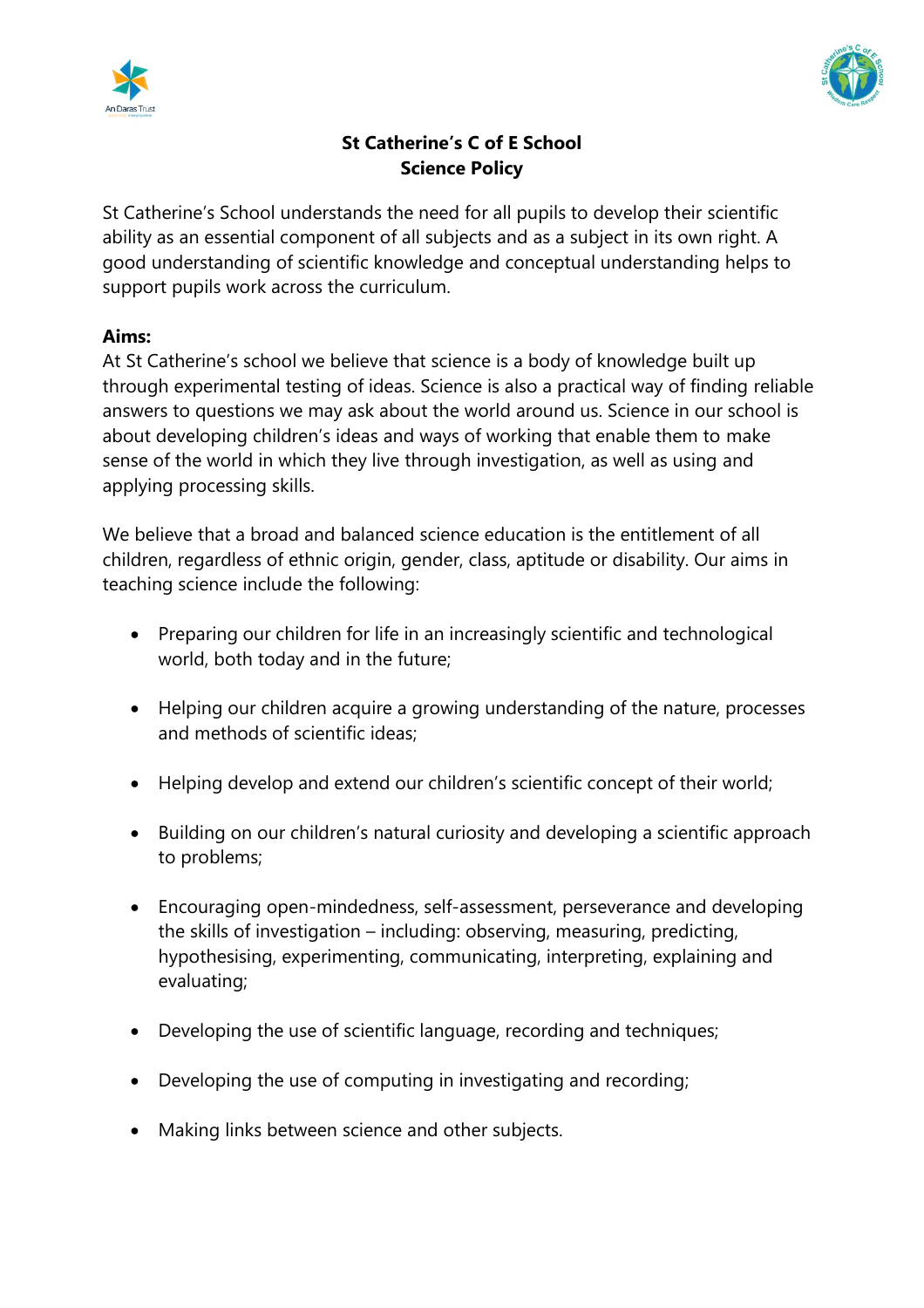



### **Statutory Requirements:**

Statutory requirements for the teaching and learning of Science are laid out in, The National Curriculum in England Framework Document for Teaching, September 2014 and the Statutory framework for the Early Years Foundation Stage, September2021.

## **How Science is structured through the school:**

Planning for science is a process in which all teachers are involved to ensure that the school gives full coverage of, 'The National Curriculum programmes of study for Science 2014' and, 'Understanding of the World' in the Early Years Foundation Stage.

Science teaching at St Catherine's School involves adapting and extending the curriculum to match all pupils' needs. Where possible, Science will be linked to class topics. Science will also be taught as discrete units and lessons where needed to ensure coverage. Teachers plan to suit their children's interests, current events, their own teaching style, the use of any support staff and the resources available.

Teachers and teaching assistants support pupils to develop a solid understanding of things occurring around them in their day-to-day lives. Children are encouraged to be creative and inquisitive as they participate in activities. Pupils are encouraged to use their natural questions that arise while taking part in exploratory play in specific scientific areas as well as areas that link across the EYFS framework.

## **Key Stage One (Year one and two):**

During Key Stage one, pupils observe, explore and ask questions about living things, materials and the world around them. They begin to work together to collect evidence to help them answer questions, find patterns, classify and group objects, research using a variety of sources and carry out fair testing.

Pupils use reference materials to find out more about scientific ideas. They share their ideas and communicate them using scientific language, drawings, charts and tables. Science lessons in Key Stage one are either taught discretely or where possible connected to other curriculum areas.

## **Key Stage Two (Years three – six):**

Children are encouraged to extend the scientific questions that they ask and answer about the world around them. Pupils carry out a range of scientific enquiries including: observations over time, pattern seeking, classifying, grouping and researching using other sources (including computing resources). Children in Key Stage Two learn to plan science investigations by only changing one variable to make it a fair test.

## **The Governing Body:**

Regular reports are made to the governors on the progress of curriculum, including science provision.This policy will be reviewed in the light of changes to legal requirements.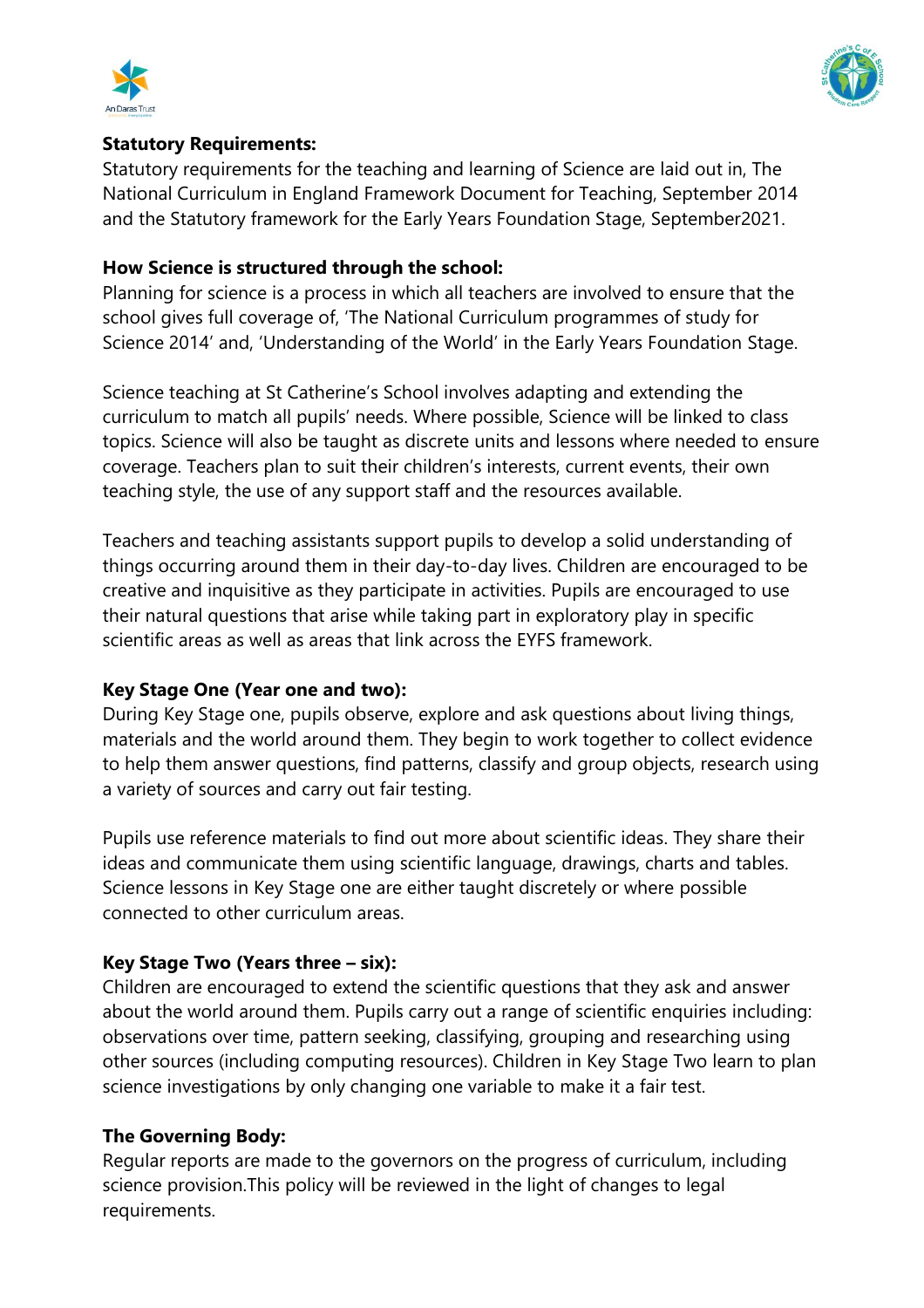



#### **Cross-curricular Science Opportunities:**

Teachers will seek to take advantage of opportunities to make cross-curricular links. They will plan for pupils to practice and apply the skills, knowledge and understanding acquired through Science lessons to other areas of the curriculum.

#### **The Use of Computing:**

We recognise the important role computing skills have to play in the development of scientific skills. We also recognise the importance of being computer literate. Computing skills are used on a daily basis to enhance teaching and learning of science and to give all children the opportunity to use computing to research, collect, analyse and present scientific findings (see Computing policy).

#### **Assessment:**

Pupil's work will be assessed in line with the Trust Assessment Policy. Teachers will formatively assess during lessons and teaching sequences as well as summatively assess at the end of units using Rising Stars. Science attainment is reported to parents at the end of each academic year.

#### **Inclusion:**

We aim to provide for all children so that they achieve as highly as they can in science according to their individual ability. We will identify which pupils or groups of pupils are under-achieving and take steps to improve their attainment. GDS children will be identified and suitable learning challenges provided (see inclusion and SEN policies).

### **Equal Opportunities:**

St Catherine's has high universal ambitions for every child, whatever their background or circumstances. Children learn and thrive when they are healthy, safe and engaged. In order to engage all children: cultural diversity, home languages, gender and religious beliefs are all celebrated. Our curriculum includes a wide range of texts and other resources which represent the diversity and backgrounds of all our children (see equal opportunities policy).

### **Role of Subject Leader:**

The Subject Leader should be responsible for improving the standards of teaching and learning in Science through:

- Monitoring and evaluating pupil progress;
- Provision of Science;
- The quality of the Learning Environment;
- Taking the lead in policy development;
- Auditing and supporting colleagues in their CPD;
- Purchasing and organising resources;
- Keeping up to date with changes in the subject.